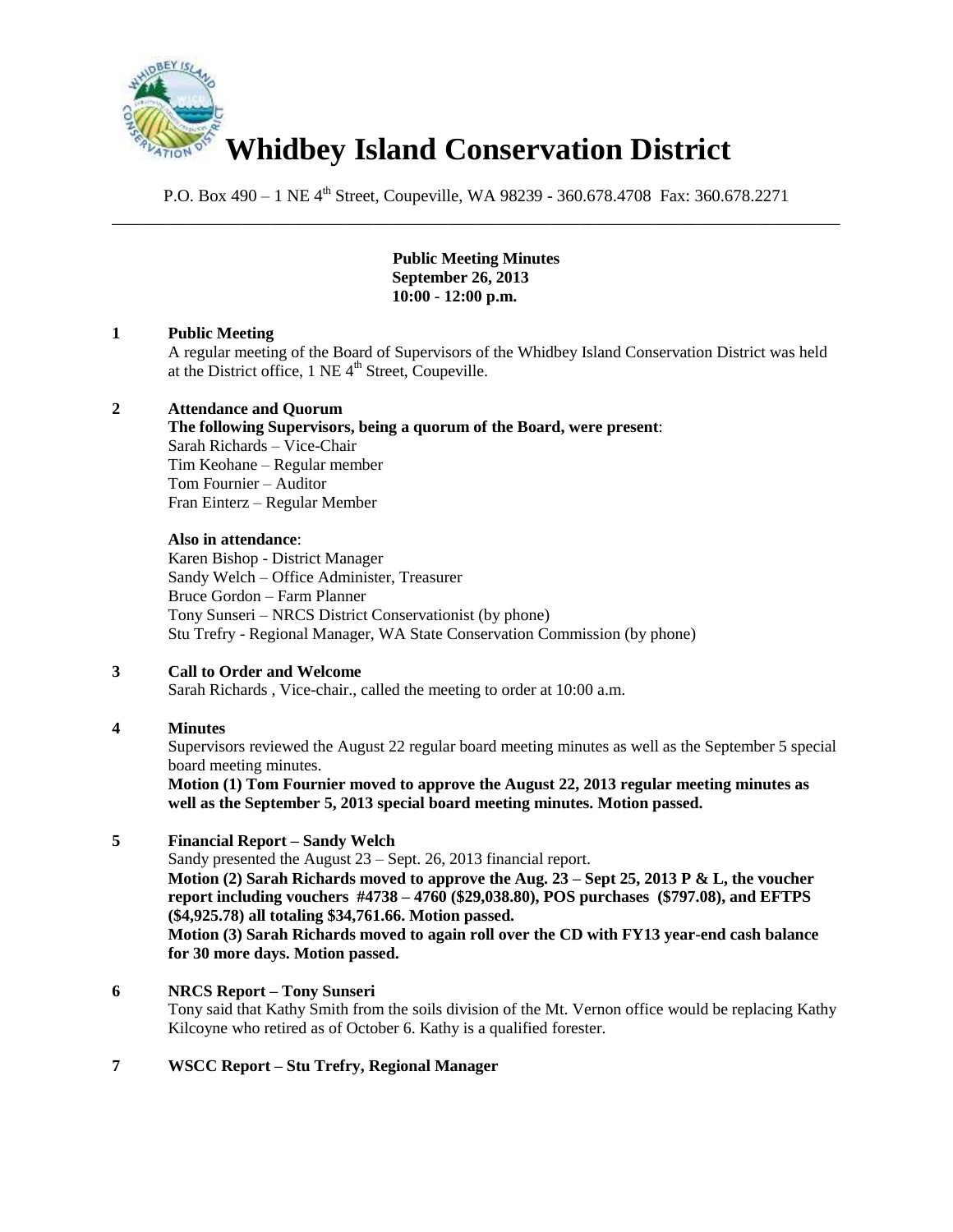Stu said the WSCC Board met last week and said to pay close attention to the recent information from Debbie Becker regarding Category 3 cost share funding. There is a small amount of livestock planning money available. A survey will come out to request information on district needs.

# **8 POLICY /PERSONNEL COMMITTEE REPORT – Sarah Richards, Tim Keohane**

**Motion (4) - Fran Einterz moved to accept the updated Plant Sale Inventory Management Policy as reviewed and presented by the policy/personnel committee. Motion passed. (Policy attached). Motion (5) – Tim Keohane moved to increase staff salaries 3% across the board beginning with hours worked in the month of September, reflected in the October 1 payroll. Motion passed.**  The policy committee discussed completing a communications policy for WICD which they will continue to work on with the District Manager.

## **9 Category 3 – Cost Share Project Approval**

Ken Drecksel explained that the Bethany Ridge compost facility with a total project cost of \$230,000 can be split into two components: the roof which can be done in the first year and the building itself which can be done in the second year. The roof alone addresses as run-off and manure leachate resource concern.

**Motion (6) – Tim Keohane moved to approve the Bethany Ridge Compost Facility Roof (317) for 75% cost share funding, up to \$50,000 from the WSCC Shellfish Funding Category 3 allocation. Motion passed.** 

#### **10 Staff Reports**

## **Karen Bishop – District Manager**

**DOE/WICD Memorandum of Agreement –** Karen said that there has been increased involvement by the Department of Ecology on Whidbey Island. This is largely due to DOE's participation in the Is. Co. Pollution Identification and Control Grant. In light of a recent landowner issue where the landowner filed a complaint with DOE, Karen suggested that we discuss the status of the state CD/MOU agreement that WACD and WSCC were going to work on in light of District's terminating their own individual agreements. The Board directed Karen to draft a letter to WSCC and WACD regarding status of state MOU template.

**WSU/ WICD Partner Agreement –** Karen informed the board that the agreement was executed with WSU for the partnership and \$2,500 support to bring the WSU Forest Stewardship Coached Planning class to Whidbey.

**Storage shed and office maintenance –** Karen said that the Historic Review Committee was reviewing the application for the Certificate of Appropriateness for the storage shed today. If approved, it will be installed on October 12. The painter for the office building will paint the shed for an additional cost to be paid by WICD. Cost may run over original \$3,000 due to staff time and permit cost for historic review.

#### **Upcoming meetings – Karen suggested changes in Board meeting dates due to the holidays and the plant sale.**

**Motion (7) Fran Einterz moved to approve the following board meeting dates: November 21 (Third Thursday), December 19 (Third Thursday), January 23, 2014 (Normal 4th Thursday), February 20, 2014 (Third Thursday due to plant sale). The plant sale was set for Friday, February 28 and Saturday, March 1. Motion passed.** 

## **11 Upcoming WACD Meetings**

## **Northwest Region Meeting – Port Townsend, October 7**

Sarah Richards, Tom Fournier, Karen Bishop and Sandy Welch will attend.

Sarah Richards gave an overview of a resolution that she proposed presenting at the WACD Area Meeting to inform districts of the targeted messaging opportunities being created by the WSCC Path Forward Communications group. A similar resolution will run at the Northeast Area Meeting. **Motion (8) Tom Fournier moved to support the Communications Resolution to be presented by WICD at the WACD N.W. Region Meeting. Motion passed.** 

## **WACD Annual Meeting – Cle Elm**

Costs to attend will be sent out to Board prior to the October meeting.